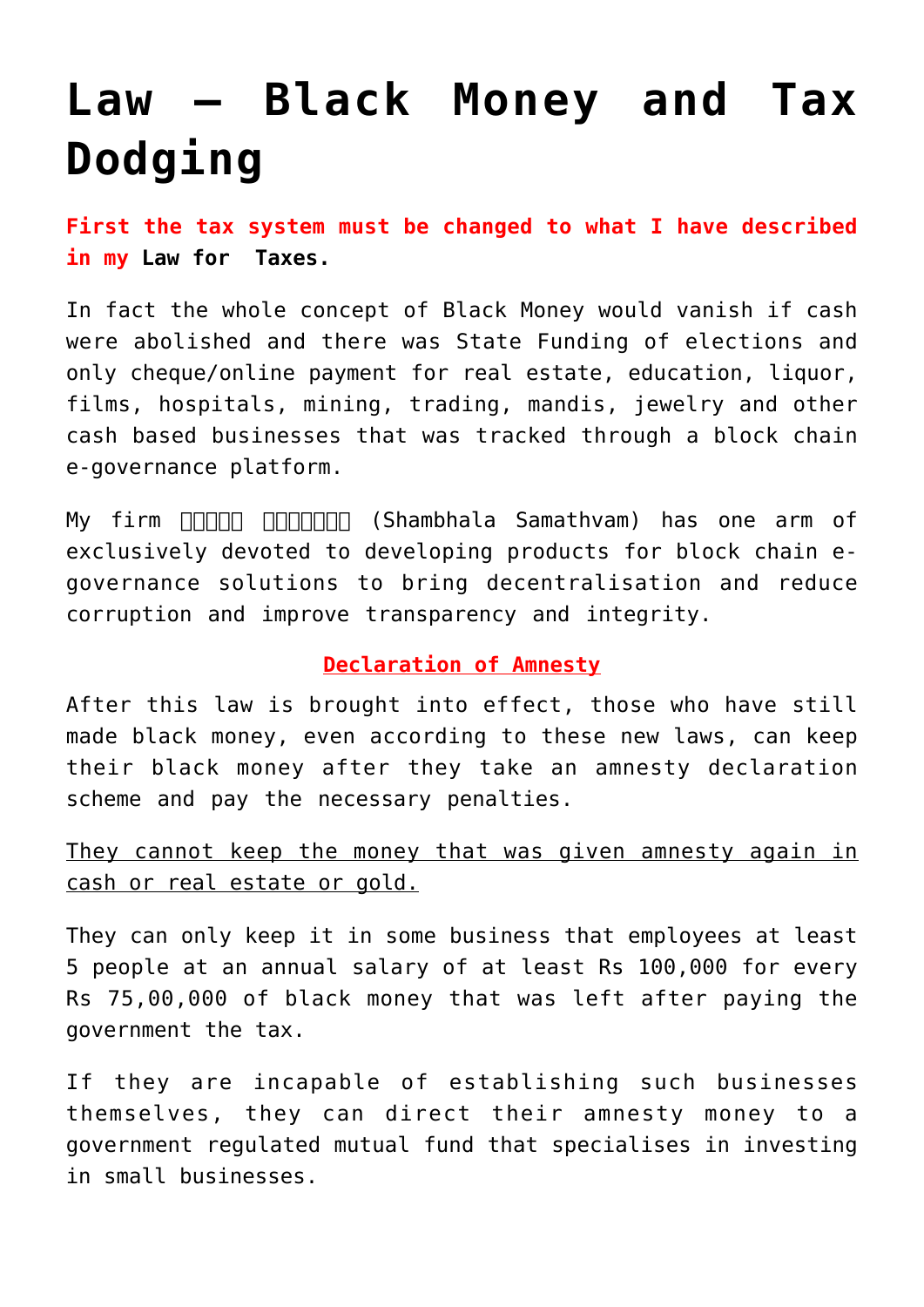They can also be exempt from penalties and punishment if they divide the legal businesses wealth they have earned the black money from equally among their children, employees and charity in their lifetime.

Exemptions from penalties and punishments will only apply to those have not been in government service or not closely related, to a living or dead government official or representative since 1973, either by blood or marriage or by doing business with them.

## **After the Amnesty is over**

Any black money that is in cash and is above Rs 500,000 per family (excluding daily wage and manual labourers, tradesmen, craftsmen, artisans, weavers upto a limit of Rs 7,00,000) and Rs 10,00,000 per company or business should not be accepted by the banks and the cash should be burnt.

In any case this black money cash does not show up in the white economy so it makes no difference if the cash is burnt.

Farmers (those who are full time professional farmers and have no other source of income other than farming) and others who are not required by current law to pay tax, can declare their black money and keep 90% of the amount.

Farmers are only those who are individuals and not farming companies and farming corporates.

Those who cheat on their taxes for the first time must have 2 times the amount they have cheated to be repaid to the government.

Those who cheat on their taxes more than one time should pay 2 times the amount of taxes due and it increases with each offense — ie if they cheat 3 times, then 6 times the taxes due must be paid, if they cheat 4 times, then 8 times the taxes due and so on.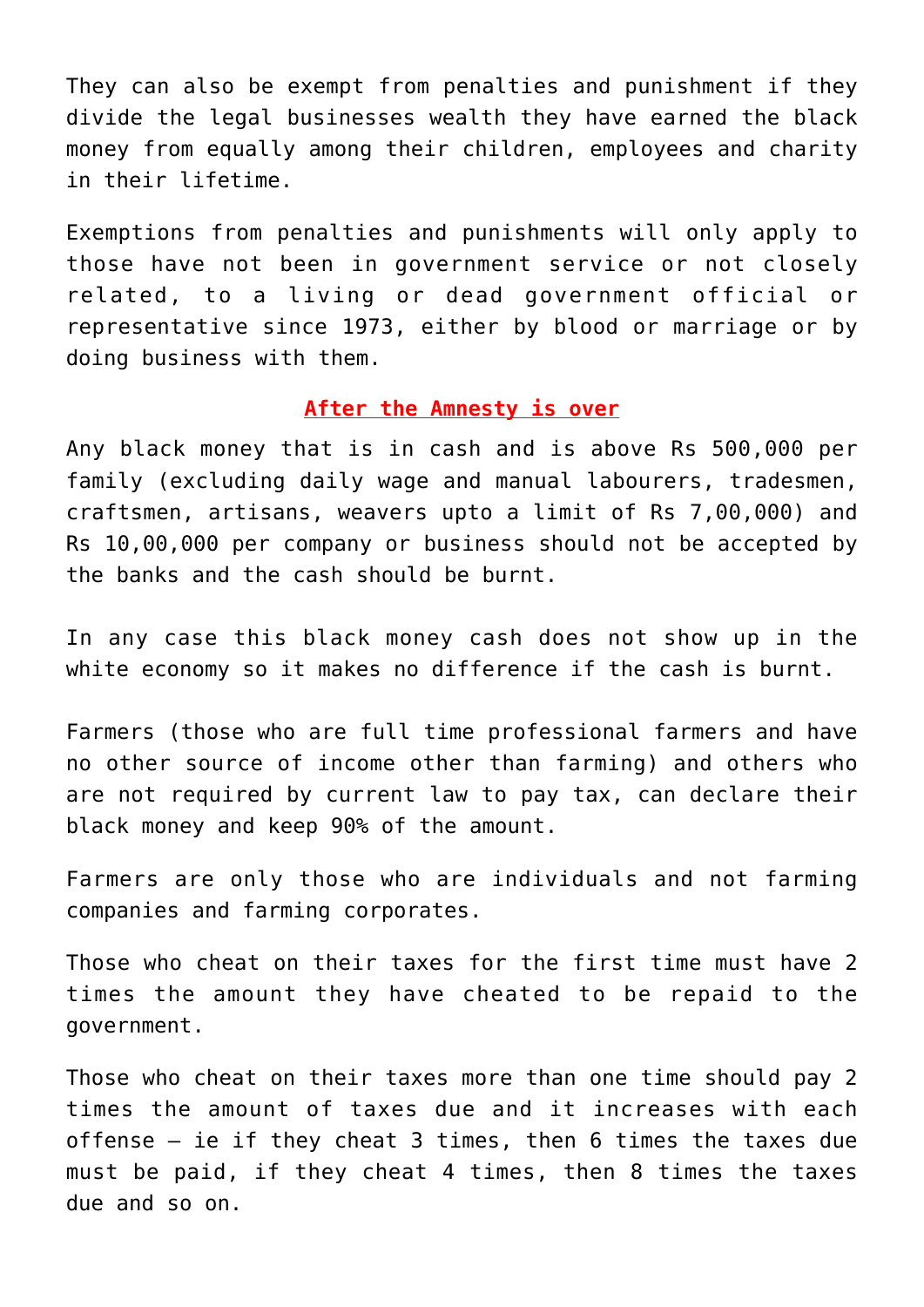In all cases, these tax dodgers should be shaved (head, moustache, beard) with the urine of a donkey and locked in [pillories f](https://en.wikipedia.org/wiki/Pillory)or 5 days with bathroom, food and sleep breaks.

They should be made to do community service at 1 month for every Rs 10,00,000 that was evaded upto a maximum of 18 months of full time community service.

If they cannot pay these penalities, their assets should be confiscated and auctioned to recover the amount due.

If they cannot do the community service, they should pay double the multiplier of the penalties due.

We should seriously punish those with black (unaccounted) money and who use black money for transactions and those who help them evade taxes.

Anybody who indulges in a transaction in black money should face a penalty of at least 2 times the transaction.

Both the buyer and seller of this transaction must pay the penalty.

All the accountants and lawyers and other professionals who helped these people create the black money must have their licenses cancelled for 10 years and an amount of 5% of the evaded amount must be retrieved from these professional companies.

Not only the professional companies, but an amount of 2% of the black money must also recovered from the actual individuals who work in these professional companies and who designed the strategies for individuals to evade taxes and create black money.

All the government officials who accepted bribes and colluded to help offenders evade taxes must be subject to the [law for](https://aryadharma.world/laws/details-of-the-law/laws_corruption-2/) [corruption.](https://aryadharma.world/laws/details-of-the-law/laws_corruption-2/)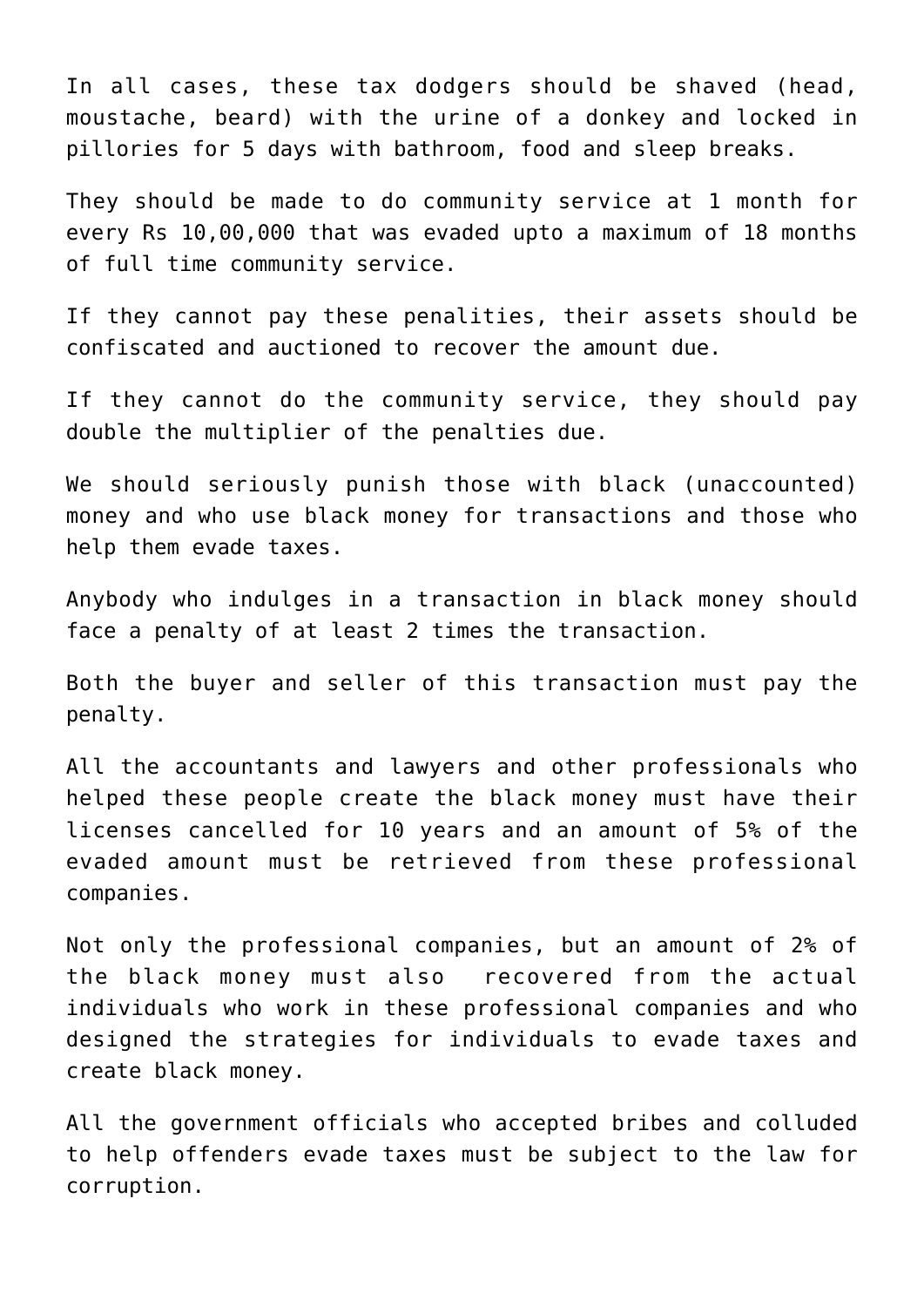If these assistants, colluders and colluding officials cannot pay the amount, their assets should be auctioned off and the amount recovered.

Black money for the relatively intelligent among the [Representative DFIs](http://aryadharma.world/repsofpeople/) and [Dalal Street Pimps](http://aryadharma.world/wallstreetpimps/) now comes in as FDI round tripping and setting up of shell companies

All FDI especially through Mauritius, British Virgin Islands, Cayman Islands, Singapore, UAE, USA, UK, Switzerland and other countries should be scrutinized and any shell companies with an equity of less than Rs 10,00,000 (inflation indexed) but sale of shares for more than 20 times their equity in less than 10 years, must be made to undergo a compulsory audit of their balance sheet and P&L statements and valuation certificates over the last 15 years or since the time they existed which ever is later.

Tax treaties with tax havens like Mauritius, UAE, Singapore, Cayman Islands, BVI, Switzerland, Ireland etc should be revised so that a minimum alternative tax is imposed for any capital gains or profits on investments sourced from these tax havens.

All real estate transactions above Rs 1,00,00,000 in the name of a purchaser since the year 2000 should have the source of funds audited by the purchaser.

The amount of Rs 1,00,00,000 is cumulative amount for all real estate transactions undertaken by an individual or company, not just transactional amount for each single real estate transaction.

We should encourage sneaking and whistle blowing and anybody who sneaks about black money and benami assets should be entitled to 10% of the money and assets recovered from the tax evader upto a limit of Rs 10,00,00,000(crores) per offender convicted.